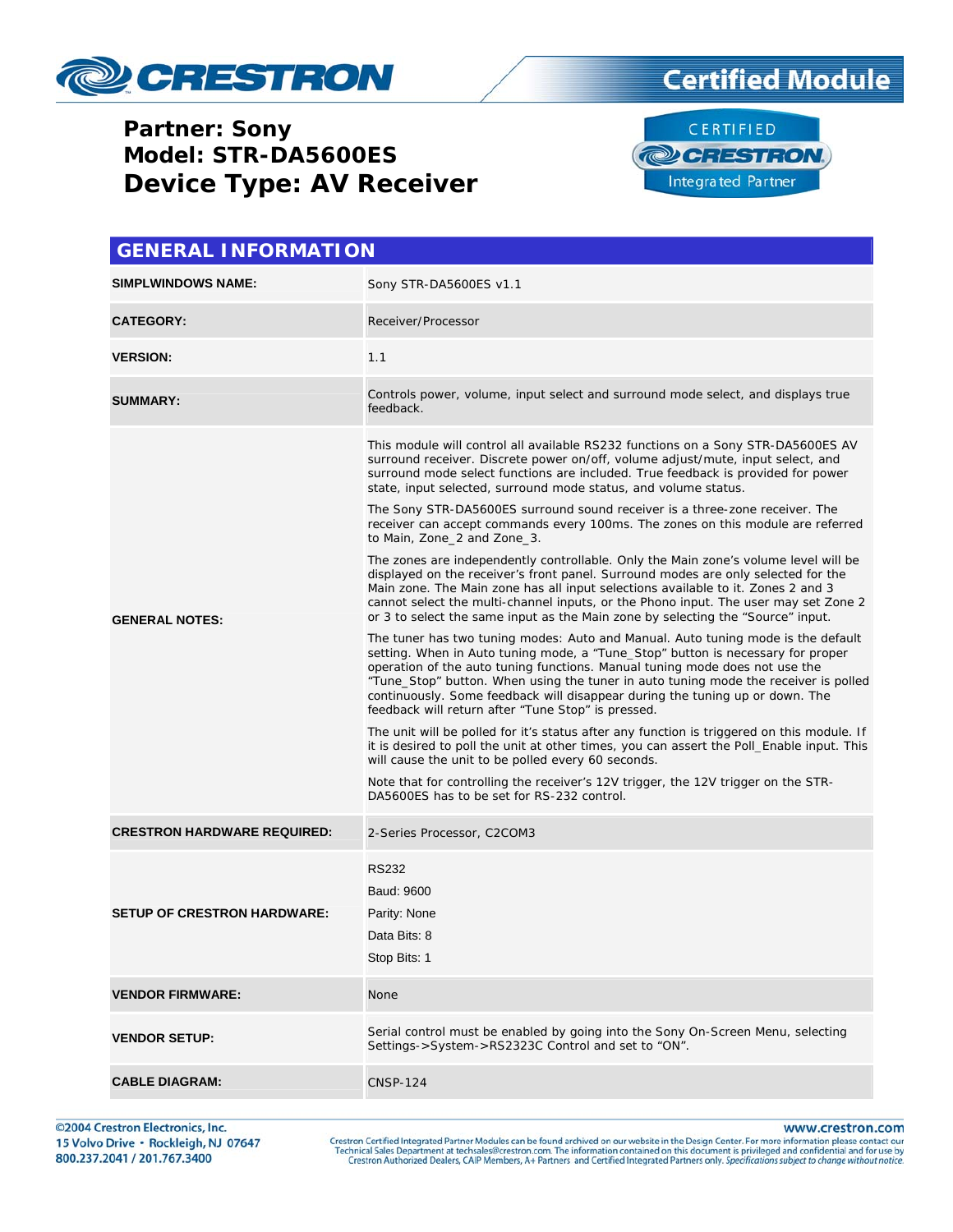

#### **Partner: Sony Model: STR-DA5600ES Device Type: AV Receiver**





| <b>CONTROL:</b>                                |   |                                                              |
|------------------------------------------------|---|--------------------------------------------------------------|
| Main_Power_ <on off="" toggle=""></on>         | D | Pulse to send power commands for main zone.                  |
| Zone_2_Power_ <on off="" toggle=""></on>       | D | Pulse to send power commands for zone 2.                     |
| Zone_3_Power_ <on off="" toggle=""></on>       | D | Pulse to send power commands for zone 3.                     |
| Main_12V_Trigger_ <on off="" toggle=""></on>   | D | Pulse to send commands to control the main zone 12V trigger. |
| Zone_2_12V_Trigger_ <on off="" toggle=""></on> | D | Pulse to send commands to control the zone 2 12V trigger.    |
| Zone_3_12V_Trigger_ <on off="" toggle=""></on> | D | Pulse to send commands to control the zone 3 12V trigger.    |
| Main_Input_*                                   | D | Pulse to select input for main zone.                         |
| Zone_2_Input_*                                 | D | Pulse to select input for zone 2.                            |
| Zone_3_Input_*                                 | D | Pulse to select input for zone 3.                            |
| Main_Vol_ <up down=""></up>                    | D | Press to adjust main zone volume level.                      |
| Main_Vol_Mute_ <on off=""></on>                | D | Pulse to turn main zone mute on or off.                      |
| Zone_2_Vol_*                                   | D | Press to adjust zone 2 volume level.                         |
| Zone_2_Vol_Mute_ <on off=""></on>              | D | Pulse to turn zone 2 mute on or off.                         |
| Surround *                                     | D | Pulse to select the desired surround mode.                   |

©2004 Crestron Electronics, Inc. 15 Volvo Drive · Rockleigh, NJ 07647 800.237.2041 / 201.767.3400

www.crestron.com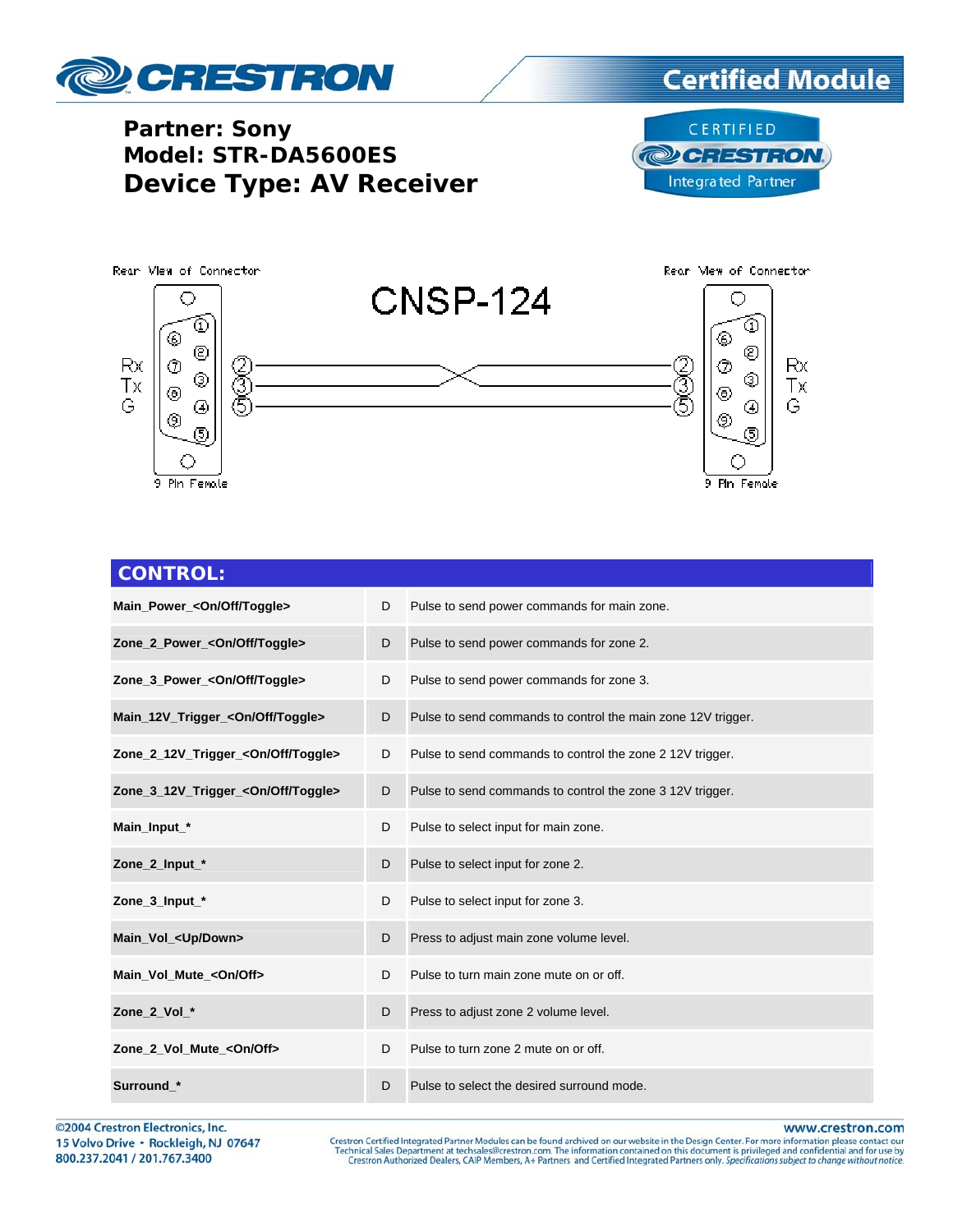# CRESTRON

### **Partner: Sony** Model: STR-DA5600ES **Device Type: AV Receiver**



**Certified Module** 

| Tune *                                         | D | Pulse to trigger tuner control functions.                                                                                                                                                       |
|------------------------------------------------|---|-------------------------------------------------------------------------------------------------------------------------------------------------------------------------------------------------|
| Control_ <am fm="" sirius="" xm="">_Tuner</am> | D | Pulse to select the tuner to be controlled.                                                                                                                                                     |
| Preset_ <up dn=""></up>                        | D | Pulse to scroll up or down through Sirius or XM presets.                                                                                                                                        |
| Category_ <up dn=""></up>                      | D | Pulse to scroll through the available Sirius or XM categories.                                                                                                                                  |
| <b>Category Mode</b>                           | D | Pulse to select Sirius or XM category "All" or "One".                                                                                                                                           |
| $Key_*$                                        | D | Pulse these signals to directly select a Sirius/XM/AM/FM channel or frequency.                                                                                                                  |
| Preset *                                       | D | Pulse to send the preset selected command for Sirius/XM/AM/FM, and requests the<br>preset name. NOTE: For AM/FM tuner, only presets 1-10 can be recalled.<br>XM/Sirius can recall presets 1-30. |
| GUI_Toggle                                     | D | Pulse to enable or disable GUI mode.                                                                                                                                                            |
| Menu                                           | D | Pulse to enable/disable menu.                                                                                                                                                                   |
| <b>Display</b>                                 | D | Press to display the current status of the receiver. While in GUI mode, this will<br>display the menu on the TV screen.                                                                         |
| Cursor_ <up down="" left="" right=""></up>     | D | Pulse to select menu items.                                                                                                                                                                     |
| Enter                                          | D | Pulse to enter the menu item that was selected by pulsing the<br>Cursor_ <up down="" left="" right=""> signals.</up>                                                                            |
| Return                                         | D | Pulse to return to the previous menu while the menu is displayed.                                                                                                                               |
| Option                                         | D | Pulse to display and select items from option menus if available.                                                                                                                               |
| Quickclick                                     | D | Use to control components or lighting connected to the receiver.                                                                                                                                |
| HDMI_Out_ <a a+b="" b=""></a>                  | D | Pulse to select the HDMI output.                                                                                                                                                                |
| Poll_Enable                                    | D | Polls the receiver for input, volume level, volume mute, power, tuner frequency,<br>tuner band, preset number, preset name, surround mode, and 12v trigger, for all<br>zones                    |
| From_Device                                    | S | Serial signal to be routed from an RS-232C port                                                                                                                                                 |

www.crestron.com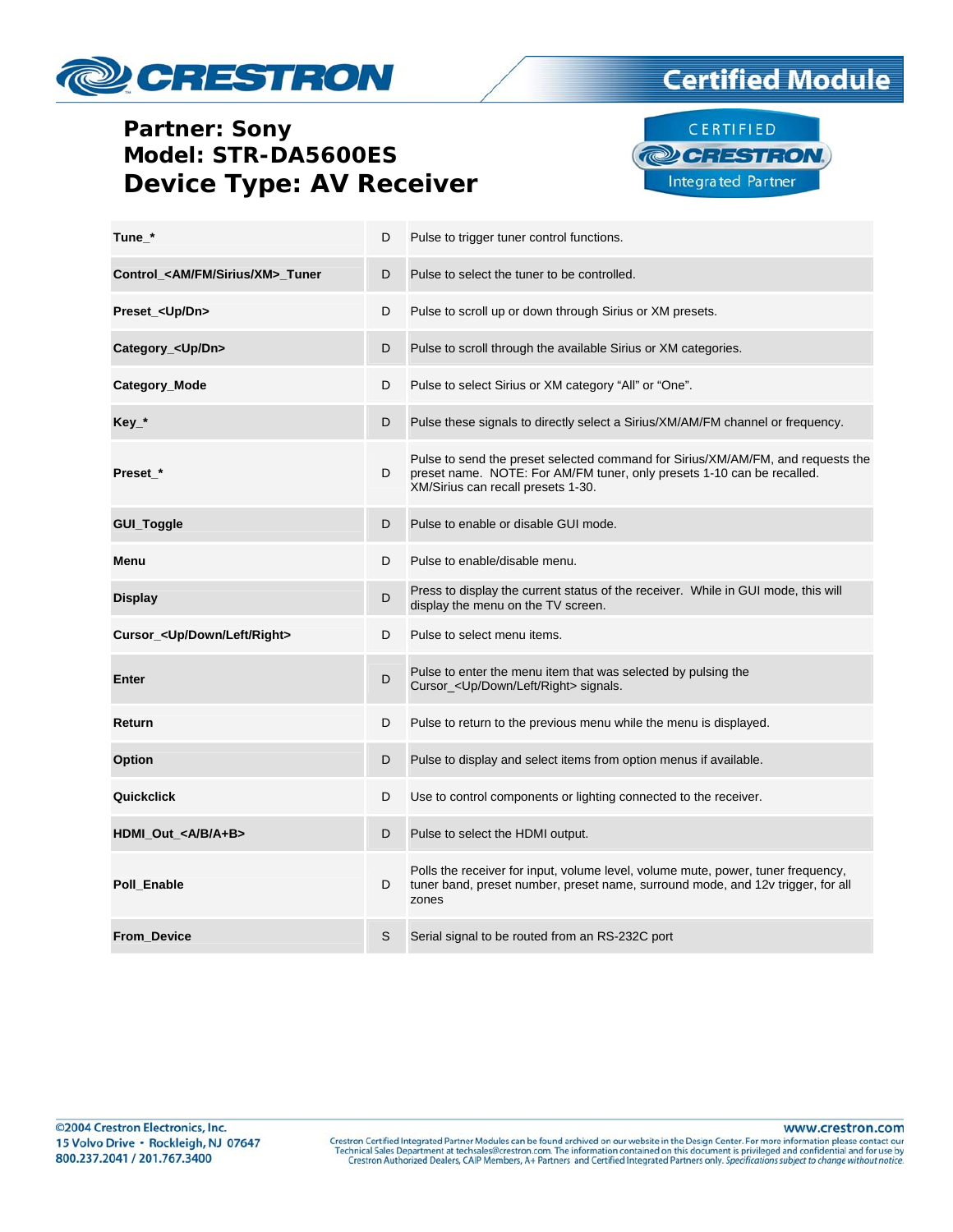

### **Partner: Sony** Model: STR-DA5600ES **Device Type: AV Receiver**

## **Certified Module**



| <b>FEEDBACK:</b>                        |   |                                                            |
|-----------------------------------------|---|------------------------------------------------------------|
| Main_Power_Is_ <on off=""></on>         | D | Indicates main zone power status.                          |
| Zone_2_Power_Is_ <on off=""></on>       | D | Indicates zone 2 power status.                             |
| Zone_3_Power_Is_ <on off=""></on>       | D | Indicates zone 3 power status.                             |
| Main_12V_Trigger_Is_ <on off=""></on>   | D | Indicates main zone 12V trigger status.                    |
| Zone_2_12V_Trigger_Is_<0n/Off>          | D | Indicates zone 2 12V trigger status.                       |
| Zone_3_12V_Trigger_Is_ <on off=""></on> | D | Indicates zone 3 12V trigger status.                       |
| Main_Input_Is_*                         | D | Indicates input selected for main zone.                    |
| Zone_2_Input_Is_*                       | D | Indicates input selected for zone 2.                       |
| Zone_3_Input_Is_*                       | D | Indicates input selected for zone 3.                       |
| Main_Vol_Gauge                          | Α | Indicates main volume value for gauge on touchpanel.       |
| Main_Vol_Mute_Is_ <on off=""></on>      | D | Indicates main volume mute status.                         |
| Zone_2_Vol_Gauge                        | Α | Indicates zone 2 volume value for gauge on touchpanel.     |
| Zone_2_Vol_Mute_Is_ <on off=""></on>    | D | Indicates zone 2 volume mute status.                       |
| Surround_ls_*                           | D | Indicates surround mode selected.                          |
| Freqency_Request                        | A | Value displaying direct channel/frequency being requested. |
| Frequency_Current                       | A | Indicates frequency selected.                              |
| Tune_ <manual auto="">_Active</manual>  | D | Indicates tuner manual or auto status.                     |
| Tuning_ <up down=""></up>               | D | Indicates tuner searching up or down.                      |
| Tune_ <am fm="">_Active</am>            | D | Indicates terrestrial tuner in AM or FM mode.              |
| Preset_Is_*                             | D | Indicates currently selected Sirius/XM/AM/FM preset.       |
| Preset_Number_Text                      | S | Displays currently selected Sirius/XM/AM/FM preset number. |
| Preset_Name_Text                        | S | Displays currently selected Sirius/XM/AM/FM preset name.   |
| $XM_$                                   | D | XM status feedback.                                        |

©2004 Crestron Electronics, Inc. 15 Volvo Drive · Rockleigh, NJ 07647 800.237.2041 / 201.767.3400

www.crestron.com